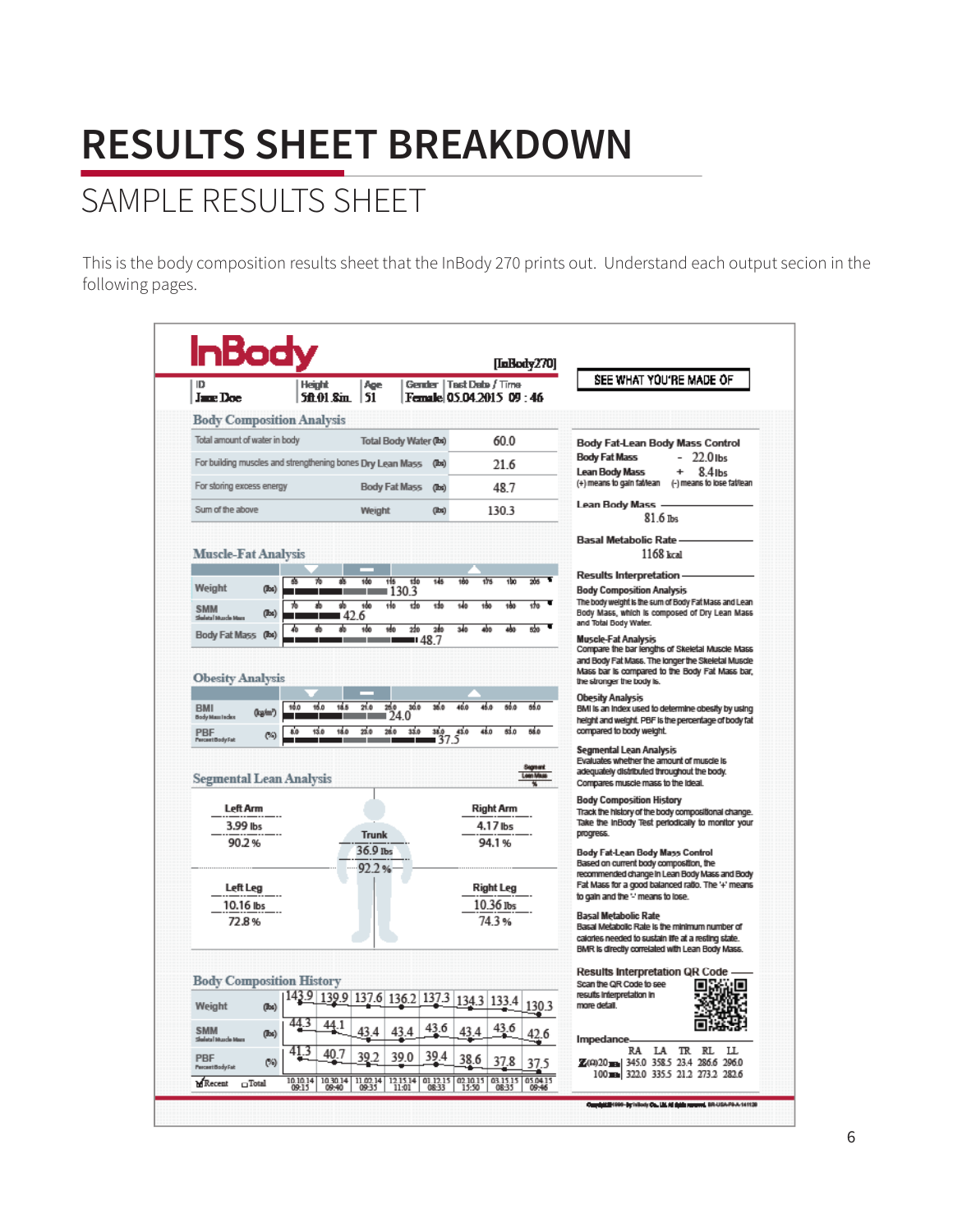## BODY COMPOSITION ANALYSIS

| <b>Body Composition Analysis</b>                           |                               |       |       |
|------------------------------------------------------------|-------------------------------|-------|-------|
| Total amount of water in body                              | <b>Total Body Water (lbs)</b> |       | 600   |
| For building muscles and strengthening bones Dry Lean Mass |                               | (lbs) | 216   |
| For storing excess energy                                  | <b>Body Fat Mass</b>          | (lbs) | 48 7  |
| Sum of the above                                           | Weiaht                        | (lbs) | 130.3 |

The InBody 270 applies a quantitative value to the various components of the body's composition. These values represent the weight of each compositional component that comprises the examinee's total body weight.

#### **1) Total Body Water**

The InBody 270 measures Total Body Water by using multi-frequencies. The multi-frequencies allow Intracellular Water and Extracellular Water to be measured as accurately as possible. Intracellular water (ICW) indicates the amount of water within the cellular membrane. Extracellular water (ECW) indicates the total amount of water in the interstitial fluid and blood.

#### **2) Dry Lean Mass**

Dry Lean Mass is the total body mass minus the water and the fat mass. It is composed primarily of proteins and mineral. Protein is solid in body cells, comprised of polymers of organic compounds, including nitrogen, and is a major component of muscle. Protein is directly related to intracellular water. A lack of protein can be indicative of poor nutrition.

#### **3) Body Fat Mass**

Body Fat Mass indicates the total quantity of lipids that can be extracted from fat and all other cells. BIA technology does not directly measure Body Fat Mass, but is determined as being the remaining poundage value afer subtracting Lean Body Mass from the total body weight. Body Fat Mass is found stored under the skin, in visceral areas, and between muscles. When an examinee's fat mass is higher than the standard range, he/she is diagnosed as being obese. Monitoring the amount of body fat mass an individual has is critical to maintaining good health.

#### **4) Weight**

The InBody 270 technology provides the ability to separate body weight into Total Body Water, Dry Lean Mass, and Body Fat. Body weight is the total sum of these three components.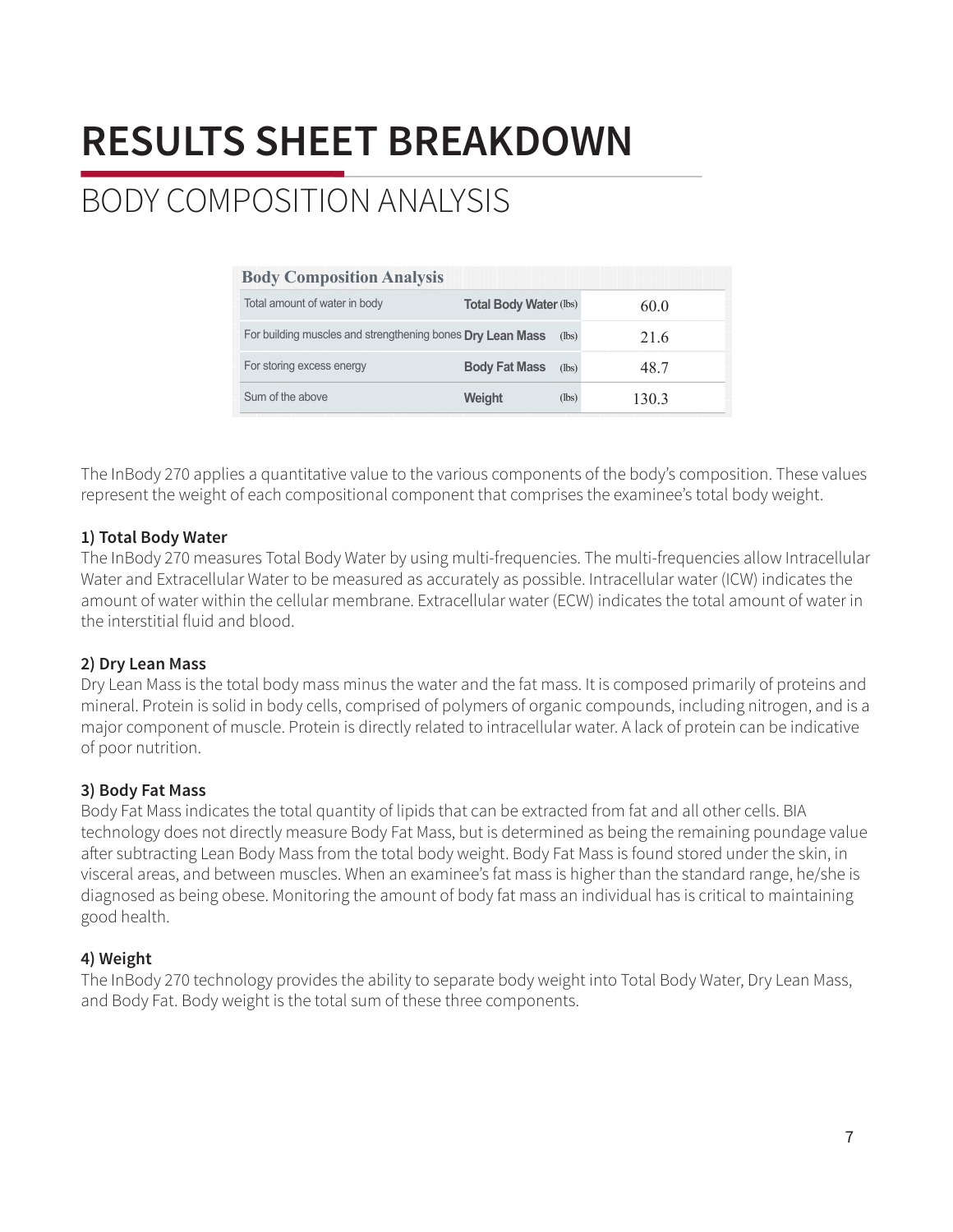## MUSCLE-FAT ANALYSIS

| Weight                                    | (lbs) | 55 | 70 | 85         | $100 -$ | 115 | 130<br>130.3 | 145        | 160 | 175 | 190 | 205 | 砺             |  |
|-------------------------------------------|-------|----|----|------------|---------|-----|--------------|------------|-----|-----|-----|-----|---------------|--|
| <b>SMM</b><br><b>Skeletal Muscle Mass</b> | (lbs) | 70 | 80 | 90<br>42.6 | 100     | 110 | 120          | 130        | 140 | 150 | 160 | 170 | $\frac{a}{b}$ |  |
| <b>Body Fat Mass</b>                      | (lbs) | 40 | 60 | 80         | $100 -$ | 160 | 220          | 280<br>487 | 340 | 400 | 460 | 520 | %             |  |

The Muscle-Fat Analysis uses bar graphs to provide a comparison between Weight, Skeletal Muscle Mass, and Body Fat Mass. The lengths of the bar graphs indicate the relationship between the current weight to the average value for that specific component, based on the examinee's height. Therefore, an individual with a score of 100% indicates the individual is at the average value, calculated based on the average weight based on their height for that particular segment.

### **1) Weight**

The horizontal bar graph helps to visualize the examinee's current body weight in relation to the average weight. The numbers next to the bar graphs indicate the numerical values for that examinee's body weight. Standard weight indicates the average value in accordance with the examinee's height. The InBody 270 provides the standard weight range, based on the BMI (Body Mass Index) Standard Weight Index.

### **2) Skeletal Muscle Mass**

In comparison to the average weight, 100% Skeletal Muscle Mass indicates the examinee being measured has reached the average weight in Skeletal Muscle Mass. The normal range of SMM is 90-110% of the standard SMM. Change in skeletal muscle, as the result of increased exercise and diet modifications, is the most efective indicator of health improvements.

### **3) Body Fat Mass**

Body Fat Mass represents all of the fat cells an individual has in their body. 100% Body Fat Mass indicates the examinee being measured is at the average weight in Body Fat Mass, based on the examinee's height. The average range of Body Fat Mass is established by calculating an examinee's body fat mass and comparing it to the average total body weight and average Body Fat Mass.

### Pay attention to the shape formed by the bars of Weight / Skeletal Muscle Mass / Body Fat Mass

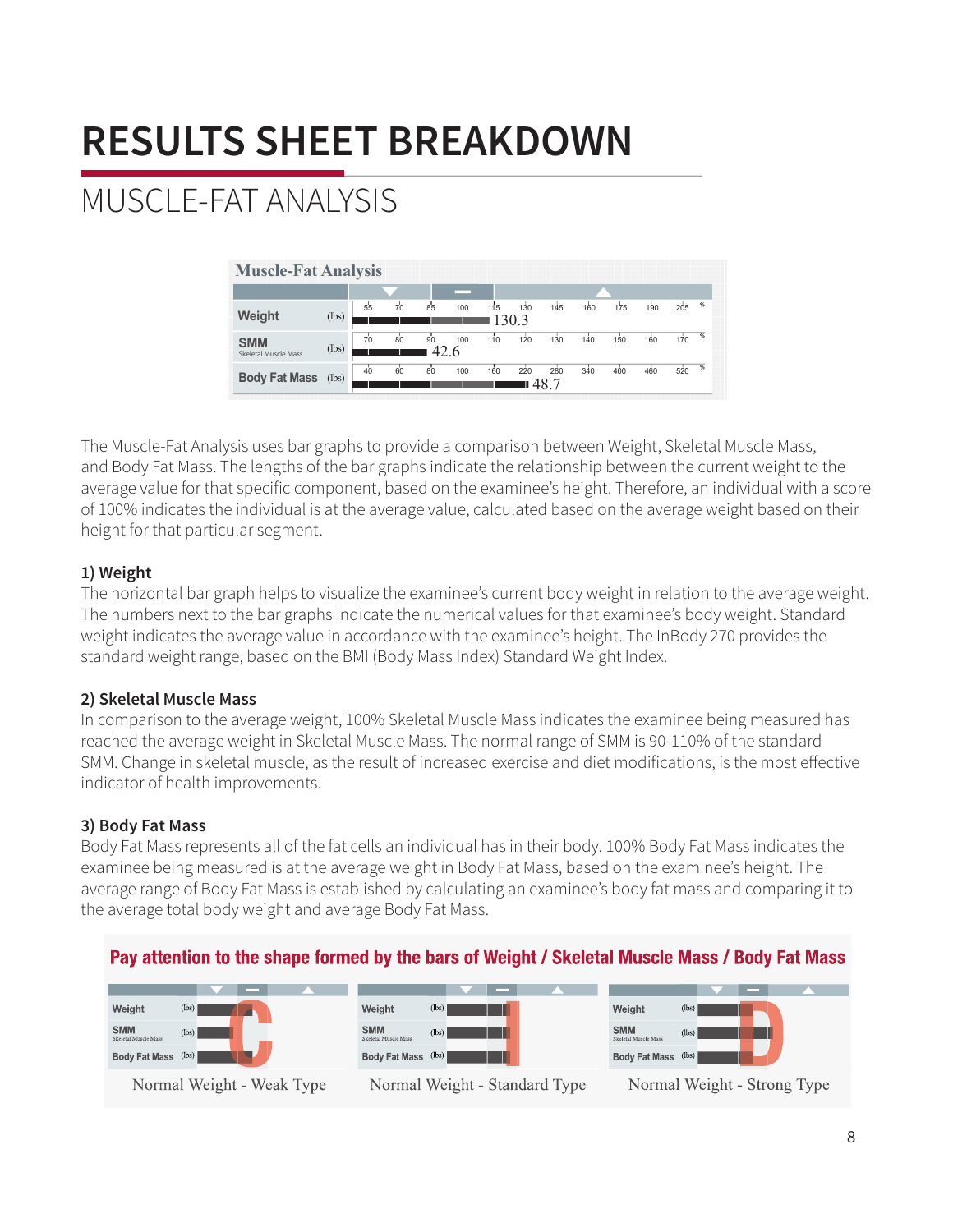9

## **RESULTS SHEET BREAKDOWN**

## MUSCLE-FAT ANALYSIS

### 8 Different Body Types You May Encounter in Your Daily Practice:

The Muscle-Fat Analysis has been designed so the examinee can easily understand their current health status; this facilitates their ability to follow programs designated by their healthcare provider and/or fitness coach. The test administrator can apply alphabetical shapes, based on the length of the Weight, Skeletal Muscle Mass, and Body Fat Mass graphs, to provide simplified explanations to the examinees regarding their overall health.

1. The varying lengths of the three bar graphs form a slight curved 'D', which occurs when the Skeletal Muscle Mass bar graph is longer than the Weight and Body Fat Mass bar graphs. This is the ideal body composition, and this examinee should strive to maintain this healthy state. In this case, the examinee should

be aware that abdominal fat often increases as a person gets older, and there should be an emphasis on continuously monitoring their body to ensure that this healthy state is maintained.

2. At the opposite end of the health spectrum, we find the 'C'shaped graph, which is characterized by a Skeletal Muscle Mass graph that is shorter than the Weight and Body Fat Mass graphs. Although the examinee's body weight might be within the normal

range and not be classified as obese, he/she does not have the ideal body shape. They might be experiencing difficulties managing the shape of their body through simple weight control measures. If a 'C' shaped individual begins making muscle-fat adjustments, they can maintain a satisfactory body shape without needing to necessarily lose any weight. The examinee can strive to achieve a 'D' shape in their body composition graphs by losing Body Fat Mass while gaining Skeletal Muscle Mass. Many adults who have a high level of Body Fat Mass are included in this category. It is important to note that abdominal obesity is a factor in the development of

cardiovascular diseases, which includes individuals within the standard weight range.

3. This is an example of a healthy body type with well-developed SMM. However, people in this category need to be careful not to lose too much Body Fat Mass.

4. The varying lengths of the three bar graphs indicate a person whose weight is within the standard range; however, they cannot be regarded as being in ideal health due to their low skeletal muscle mass. As shown here, the length of the Skeletal Muscle

Mass graph is shorter than the average range, while the Body Fat Mass is within the standard range. An examinee of this body type will also exhibit a 'C' shape. However, this specific type should be differentiated as being a weak "C" type, rather than an obese type. People who belong to this body type have lost intestinal and muscular protein, which is a situation caused by possible factors such as a lack of exercise, improper protein nutrition, or an increased metabolism as a result of injuries or disease. Symptoms of this include edema, the decomposition of muscle cells, changes in nerve tissues, secondary infections, and stunted growth in children.





**Muscle-Fat Analysis** 

Muscle-Fat Analysis

Weight

**SMM** 

Body Fat Mass (lb)

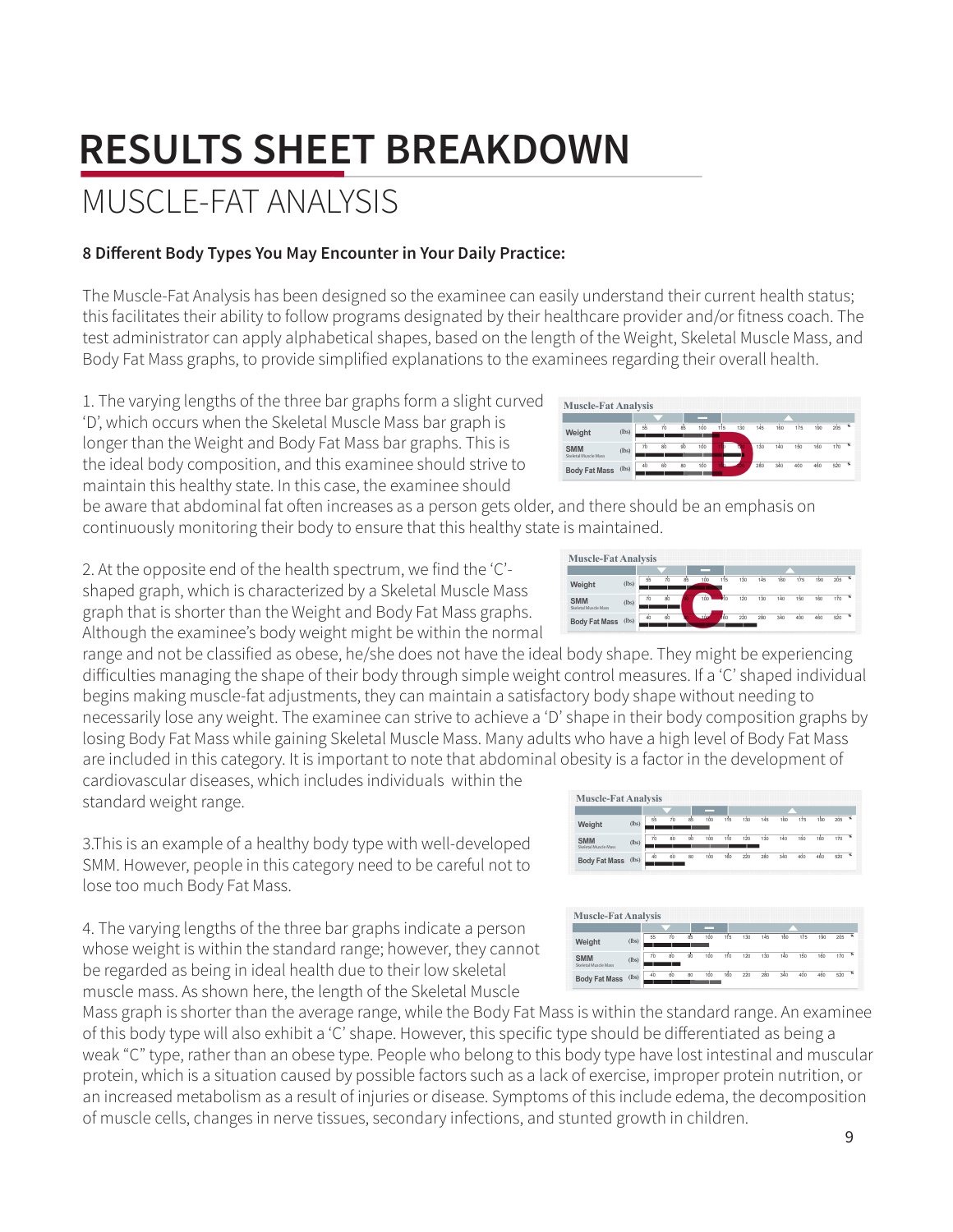## MUSCLE-FAT ANALYSIS

5. The varying lengths of the three bar graphs represent an individual whose weight and Body Fat Mass are above the standard range, but whose Skeletal Muscle Mass graph is within the normal range. An examinee of this body type also exhibits a 'C' shape. However, this

specific body type should be characterized as being an obese "C" type. People who belong to this body type are commonly diagnosed as being obese. Apart from obesity being a disease itself, individuals with this body type are also at risk for developing many other diseases. People diagnosed as obese run a higher risk of developing a myocardial infarction, congestive heart failure, hypertension, diabetes (NIDDM), large intestinal cancer, rectal cancer, and in the case of males, prostatic carcinoma. Furthermore, many other additional problems have been recognized as being related to obesity such as a decrease in tolerance to exercise, osteoarthritis, as well as a decrease in lung function.

6. This shape represents an individual who is above the average weight and SMM but is within range for Body Fat Mass. These individuals exhibit athletic body types and are often times included in the overweight/muscular category. Individuals in this group can

easily be categorized as being obese when the BMI method is used. This category of individuals is deemed to be overweight due to the increased weight of their skeletal muscle. It is important to clarify, however, that this type of person is not obese and does not need to undertake weight control m

7. This shape represents an individual who is over the average for weight, SMM, and BFM. Individuals who fall into this body type have an excessive amount of body weight and are diagnosed as being chronically obese. In these individuals, it is common to see the measured SMM over the average range. However, it is important to

measured shim over the average range: However, it is important to<br>note that this is not developed through exercise: it is actually a result of the individual having excessive body mass compared to the average weight, which triggered muscle development as a response to the need to carry the excess weight. Those diagnosed as being chronically obese should seek medical treatment. It is suggested these individuals begin a weight reduction program that is designed to decrease their Body Fat Mass and work to treat and prevent any secondary diseases that may accompany this condition.

8. This shape represents an individual who is under the average weight for body weight, SMM, and BFM. Individuals within this group are identified as being underweight and having a weak body type. These individuals are at lower risk of developing secondary diseases. However, if these individuals continue to maintain this body type over

a long period of time, an array of health complications may arise. These include a decrease in the body's ability to absorb nutrients and prevent disease, poor nutrition caused by a loss of appetite, imbalanced nutrition due to a loss of intestinal protein, metabolic disorders, as well as other issues.

| <b>Muscle-Fat Analysis</b>         |       |    |     |    |     |     |         |     |     |     |     |         |  |
|------------------------------------|-------|----|-----|----|-----|-----|---------|-----|-----|-----|-----|---------|--|
|                                    |       |    |     |    |     |     |         |     |     |     |     |         |  |
| Weight                             | (lbs) | 66 | 70  | 85 | 100 | 115 | 130     | 145 | 160 | 175 | 190 | 206     |  |
| <b>SMM</b><br>Skeletal Muscle Mass | (lbs) | 70 | ŔÈ  | s. | 100 | 110 | $120 -$ | 130 | 140 | 1Ñ0 | 160 | $120 -$ |  |
| <b>Body Fat Mass</b>               | (lbs) | 40 | Κ'n | 80 | 100 | 160 | 220     | 280 | 240 |     | akr |         |  |

55 70 85 100 115 130 145 160 175 190 205 70 80 90 100 110 120 130 140 150 160 170 40 60 80 100 160 220 280 340 400 460 520



**Muscle-Fat Analysis**

(lbs) (lbs)

**Body Fat Mass** (lbs)

**Muscle-Fat Analysis**

(lbs) (lbs)

**Body Fat Mass** (lbs)

**Weight SMM** Skeletal Muscle Mass

**Weight SMM** Skeletal Muscle Mass

| easures.                   |  |  |  |  |  |  |  |
|----------------------------|--|--|--|--|--|--|--|
|                            |  |  |  |  |  |  |  |
| <b>Muscle-Fat Analysis</b> |  |  |  |  |  |  |  |
|                            |  |  |  |  |  |  |  |
|                            |  |  |  |  |  |  |  |
|                            |  |  |  |  |  |  |  |

55 70 85 100 115 130 145 160 175 190 205 70 80 90 100 110 120 130 140 150 160 170 40 60 80 100 160 220 280 340 400 460 520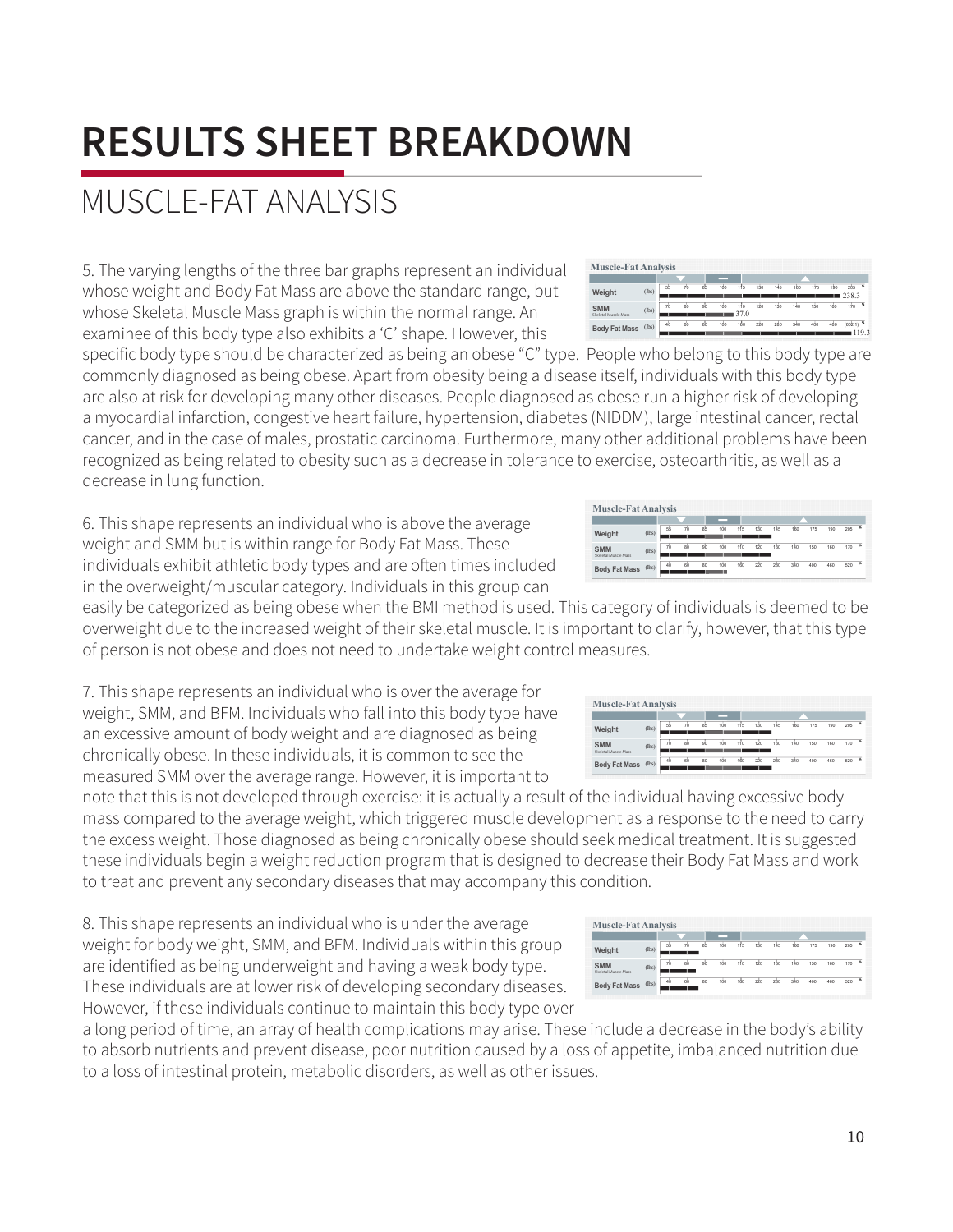## OBESITY ANALYSIS

| <b>Obesity Analysis</b>        |                      |      |      |      |      |             |      |            |      |      |      |      |
|--------------------------------|----------------------|------|------|------|------|-------------|------|------------|------|------|------|------|
|                                |                      |      |      |      |      |             |      |            |      |      |      |      |
| <b>BMI</b><br>Body Mass Index  | (kg/m <sup>2</sup> ) | 10.0 | 15.0 | 18.5 | 21.0 | 25.0<br>240 | 30.0 | 35.0       | 40.0 | 45.0 | 50.0 | 55.0 |
| <b>PBF</b><br>Percent Body Fat | $\frac{0}{0}$        | 8.0  | 13.0 | 18.0 | 23.0 | 28.0        | 33.0 | 38.0<br>37 | 43.0 | 48.0 | 53.0 | 58.0 |

#### **1) BMI**

Body Mass Index (BMI) is an index used to determine obesity by using height and weight. The BMI method has been widely relied on in general medicine, dietary, and sports medicine fields as the main means of diagnosing obesity. However, this method is flawed in that it cannot be applied to adults with high levels of LBM, children, those over the age of 65, or pregnant females. Nevertheless, as BMI has been the most commonly used index, research using the BMI method to prevent adult diseases has been conducted frequently. This is why InBody 270 also provides BMI-based information.

#### **BMI=Weight/Height2(kg/m2)**

#### **2) Percent Body Fat**

**The standard PBF is 15% for males and 23% for females,** which are the respective midpoints of the standard ranges of Body Fat Mass in relation to standard weight: 10-20% of the standard weight for males and 18-28% for females. An individual with a calculated PBF that is greater than the standard range is regarded as having a high level of body fat. When an individual's PBF is below the standard range, they are regarded as having a low level of body fat. Individuals with low levels of body fat can be separated into two categories. The first has muscle mass that is deemed an appropriate amount for that individual's body composition. The second type has an inadequate amount of muscle mass in relation to their body composition. These individuals can be considered to be in an unhealthy state due to their imbalance of Body Fat Mass and LBM, and these individuals have a higher possibility of contracting clinical diseases.

#### **PBF = Fat(lb) / Weight(lb) x100**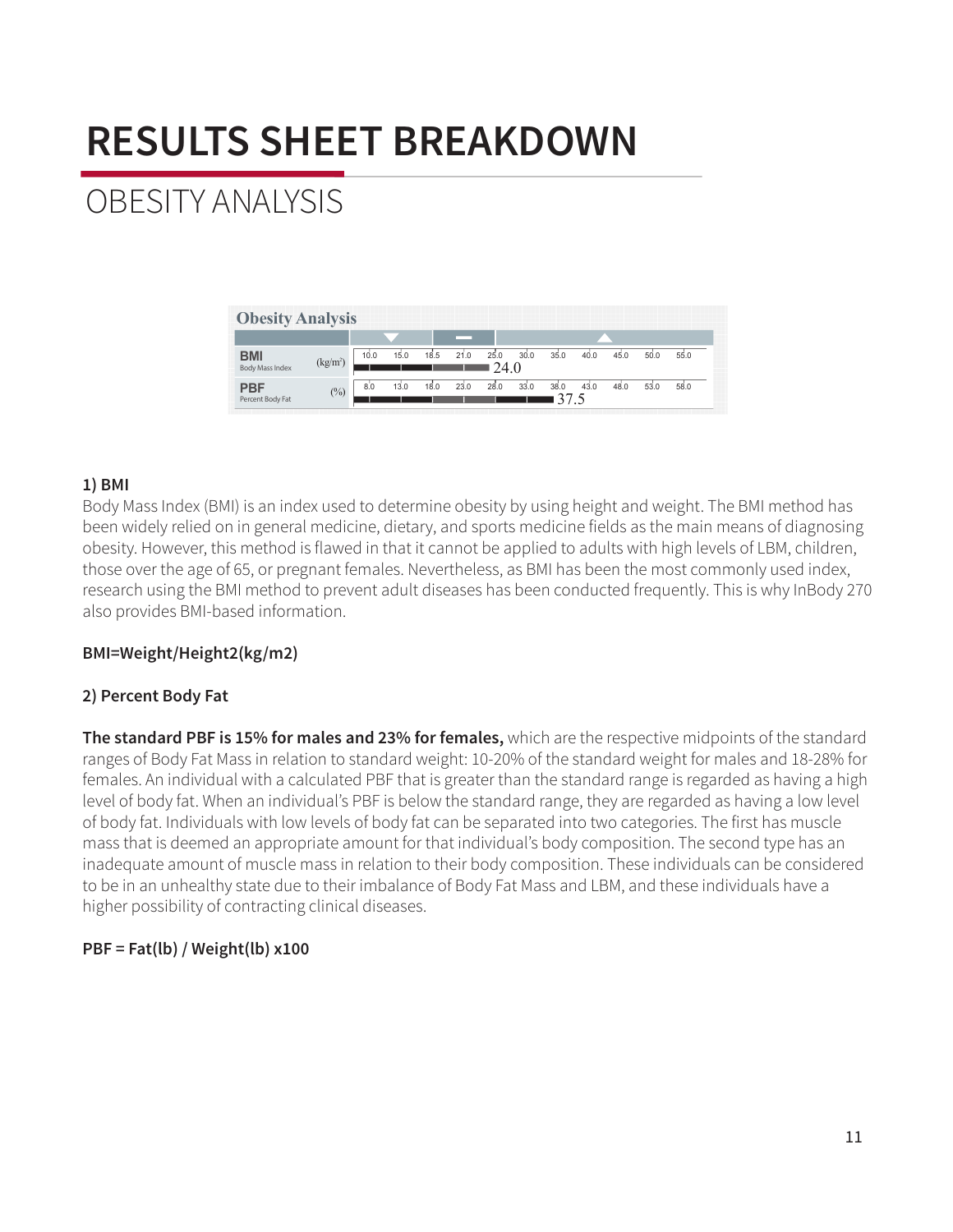## SEGMENTAL LEAN ANALYSIS



There are two numbers for each body part in the Segmental Lean Analysis diagram. The display of the two numbers allow for a more efective and informed assessment of the current distribution of the lean mass the examinee has. The two numbers have diferent meanings, respectively.

The poundage number right below the body part label indicates the lean mass weight of the examinee in the designated segment.

The percentage number below is to determine if the examinee is at the ideal lean mass in relation to his or her current weight. It is recommended to strive for 100%. The percentage will directly reflect changes in the examinee's weight, thereby allowing you to determine whether or not there is actual lean mass appropriate to his or her weight.

Segmental Lean Analysis provides examinees with the ability to observe their lef/right lean balance, and lean body mass distribution, segmentally. This allows for close monitoring of the distribution of lean body mass to help determine if the distribution of lean mass is adequate or if changes need to be made.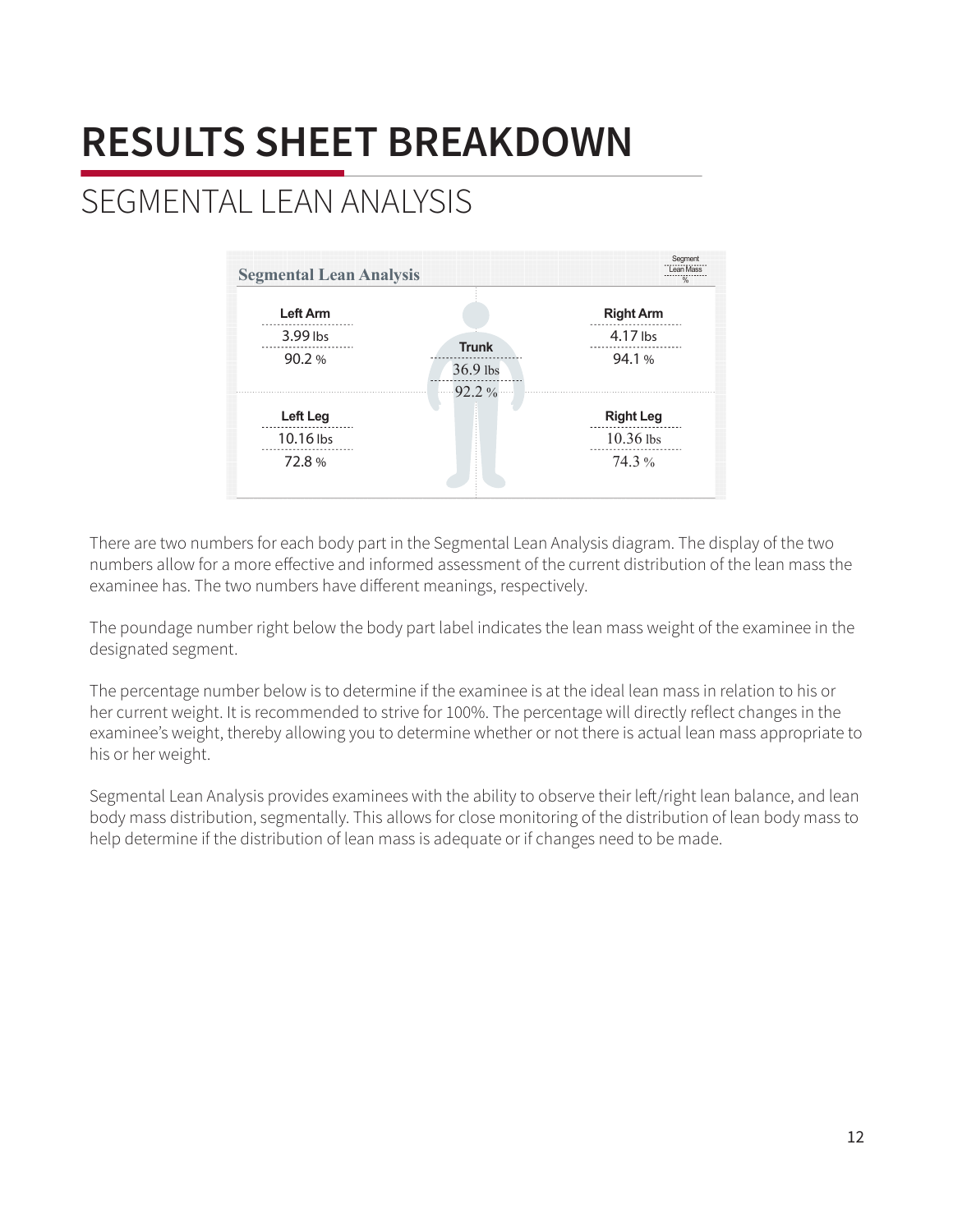## BODY COMPOSITION HISTORY

| <b>Body Composition History</b>           |              |                   |                   |                   |                   |                   |                   |                   |                   |
|-------------------------------------------|--------------|-------------------|-------------------|-------------------|-------------------|-------------------|-------------------|-------------------|-------------------|
| Weight                                    | (lbs)        | 143.              | 139.              | 6.6               |                   | 136.2 137.3       | 134.3             |                   |                   |
| <b>SMM</b><br><b>Skeletal Muscle Mass</b> | (lbs)        | 44.               | 44.               | 43.4              | 43.4              | 43.6              |                   |                   |                   |
| <b>PBF</b><br>Percent Body Fat            | $(\%)$       | 41.3              | 40                | 39.2              | 39.0              | 39.4              | 38.6              | 37.8              | 37.5              |
| $M$ Recent                                | $\Box$ Total | 10.10.14<br>09:15 | 10.30.14<br>09.40 | 11.02.14<br>09:35 | 12.15.14<br>11:01 | 01.12.15<br>08:33 | 02.10.15<br>15:50 | 03.15.15<br>08:35 | 05 04 15<br>09:46 |

Afer an InBody Test is taken on the InBody 270, the results will be saved onto the device only if an ID is entered at the beginning of the test. The saved test results allow for monitoring of weight, LBM, Body Fat Mass and Percentage of Body Fat. An individual measuring under the same ID will have their body composition results from the last 10 tests displayed on the bottom of the result sheet in a cumulative graph.

Below the cumulative graph, it also has a data table. The cumulative graph helps for a quick and easy understanding of changes in the examinee's body composition and current condition. The body composition history allows an individual beginning a variety of health treatment plans such as dietary-exercise modifications to monitor and track their progress. This allows for body composition changes to be monitored over time, taking into account where the individual started, the progress being made, changes in the overall body composition, and the ability to identify if modifications need to be made to the treatment plan based on the body composition history.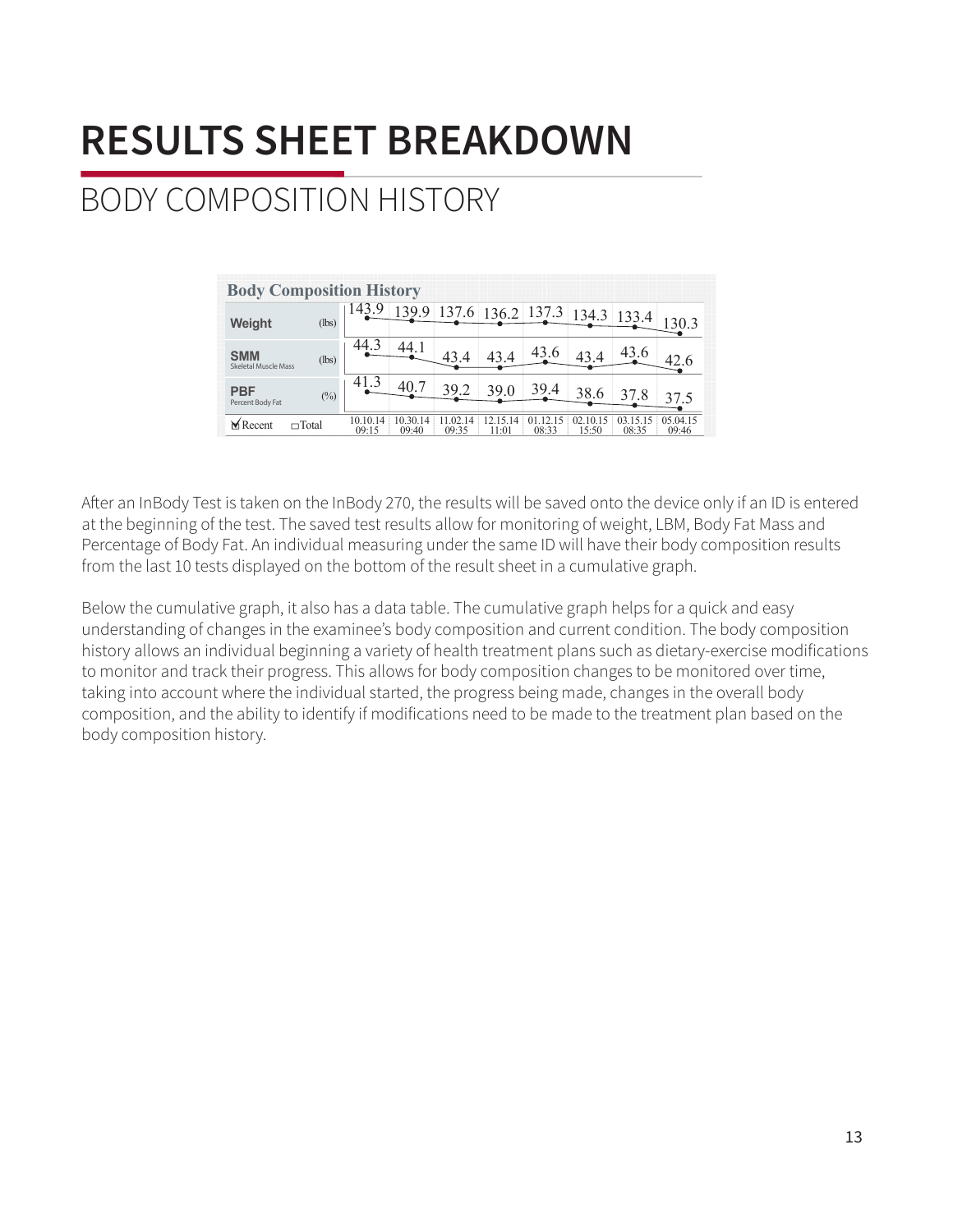### BODY FAT-LEAN BODY MASS CONTROL

| <b>Body Fat-Lean Body Mass Control</b>              |                                                |
|-----------------------------------------------------|------------------------------------------------|
| <b>Body Fat Mass</b>                                | $-22.0$ lbs                                    |
| <b>Lean Body Mass</b><br>(+) means to gain fat/lean | $8.4$ lbs<br>$+$<br>(-) means to lose fat/lean |

Body Fat - LBM provides the examinee a gauge that allows them to optimize the InBody 270 Result for their dietary-exercise modification programs, allowing the examinee to make adjustments to the lean body mass-fat mass ratio rather than simply increasing or decreasing his/her weight. It explains to the examinee how to control his/her weight, especially by gaining or losing muscle or fat.

Here, '+' refers to the mass that must be increased, and '-' refers to the mass which should be decreased. These numbers, a unique index offered only by InBody, indicate how many pounds of Body Fat Mass should be lost / gained and how many pounds of LBM should be gained through exercise.

Many people give up in the middle of the process of treating their obesity because their weight has not changed. In many cases, the reason is that LBM has increased as much as the amount of Body Fat Mass lost. However, as their actual weight has not changed at all, the efectiveness of the weight management program may be dificult to ascertain without the use of InBody technology.

The InBody 270 makes it possible for the examinee to see how much Body Fat Mass has been lost and how much LBM has been gained during the weight management program. Therefore, the InBody 270 is a very useful device for identifying obesity, monitoring the weight management process, and facilitating the formation of a trust-based relationship between health professionals and their clients.